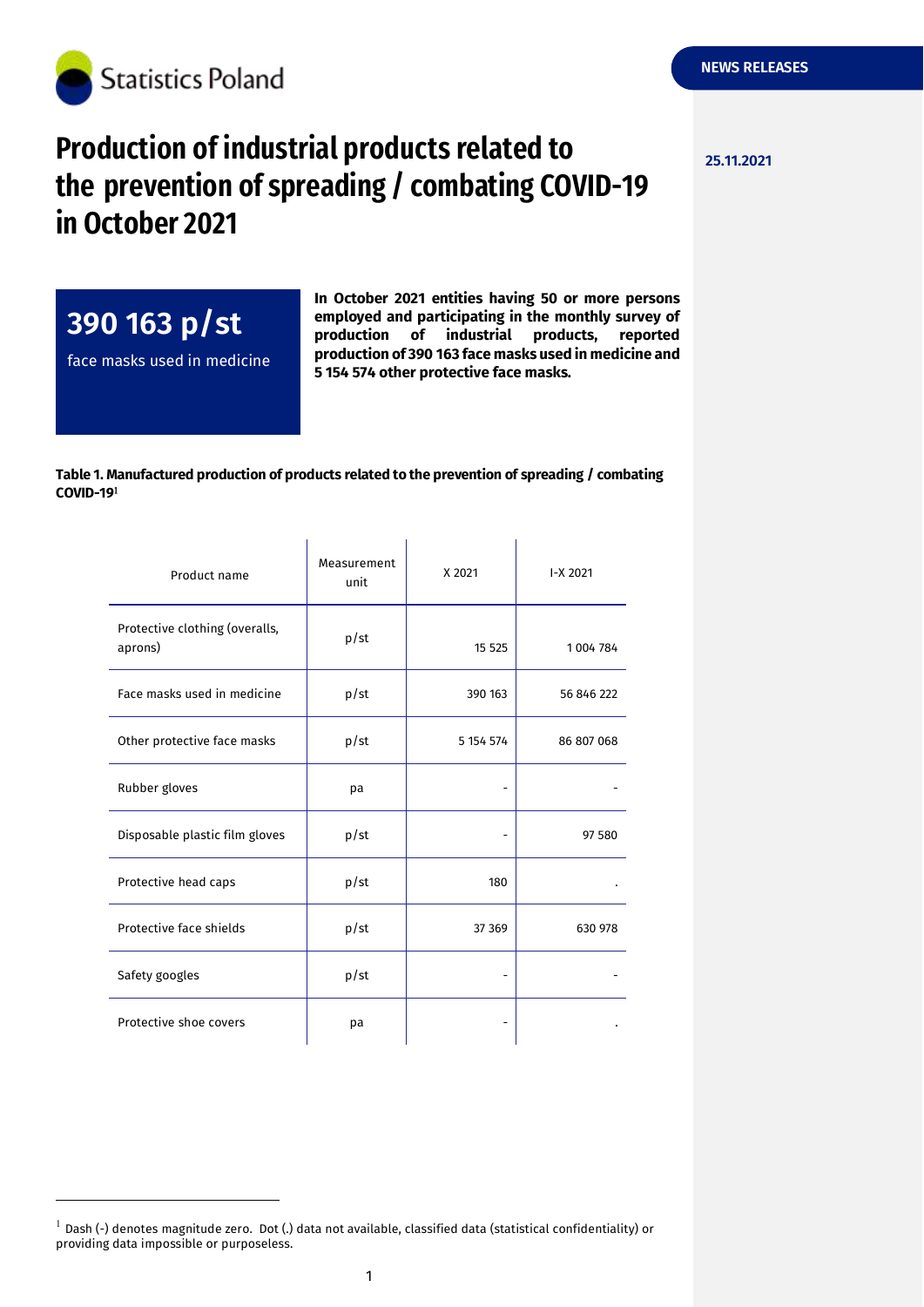## **Table 1. Manufactured production of products related to the prevention of spreading / combating COVID-19 continued**

| Product name                                                                                                                                                                  | Measurement<br>unit | X 2021    | I-X 2021   |
|-------------------------------------------------------------------------------------------------------------------------------------------------------------------------------|---------------------|-----------|------------|
| Breathing appliances and gas<br>masks (except for therapeutic<br>respiration apparatus and<br>protective masks having neither<br>mechanical parts nor replaceable<br>filters) | p/st                | 320       | 14 070     |
| of which gas masks                                                                                                                                                            | p/st                | 320       | 14 070     |
| Mechanical ventilation apparatus,<br>capable of providing invasive<br>ventilation                                                                                             | p/st                |           |            |
| Mechanical ventilation apparatus,<br>non-invasive                                                                                                                             | p/st                |           |            |
| Parts of therapeutic respiration<br>apparatus                                                                                                                                 | kg                  | 1552      | 18 801     |
| Disinfectant liquids and gels                                                                                                                                                 | kg                  | 2 120 993 | 11 001 136 |
| Disinfectant wipes                                                                                                                                                            | kg                  | 6648      | 49 508     |
| Solid disinfectants (powders,<br>granules, tablets, etc.) for<br>preparing solutions                                                                                          | kg                  | 640       | 51740      |
| Soap with disinfectant properties                                                                                                                                             | kg                  | 29 000    | 11 152 000 |
| Denatured alcohol                                                                                                                                                             | hl 100%             | 9460      | 38 057     |
| Swab test kits                                                                                                                                                                | p/st                | 18 900    | 98 500     |
| Acrylic sneeze guards /workplace<br>shields                                                                                                                                   | p/st                | 104       | 6656       |
| <b>Face shield holders</b>                                                                                                                                                    | p/st                |           |            |

The survey was conducted among economic entities participating in the mandatory monthly survey on the production of industrial products having 50 or more persons employed. The observation covered 22 products.

In the case of quoting data from the Statistics Poland, please provide information: "Statistics Poland data source", and in the case of publishing calculations made on data published by the Statistics Poland, please provide information: "Own study based on Statistics Poland data".

-

 $^{-1}$  Dash (-) denotes magnitude zero. Dot (.) data not available, classified data (statistical confidentiality) or providing data impossible or purposeless.